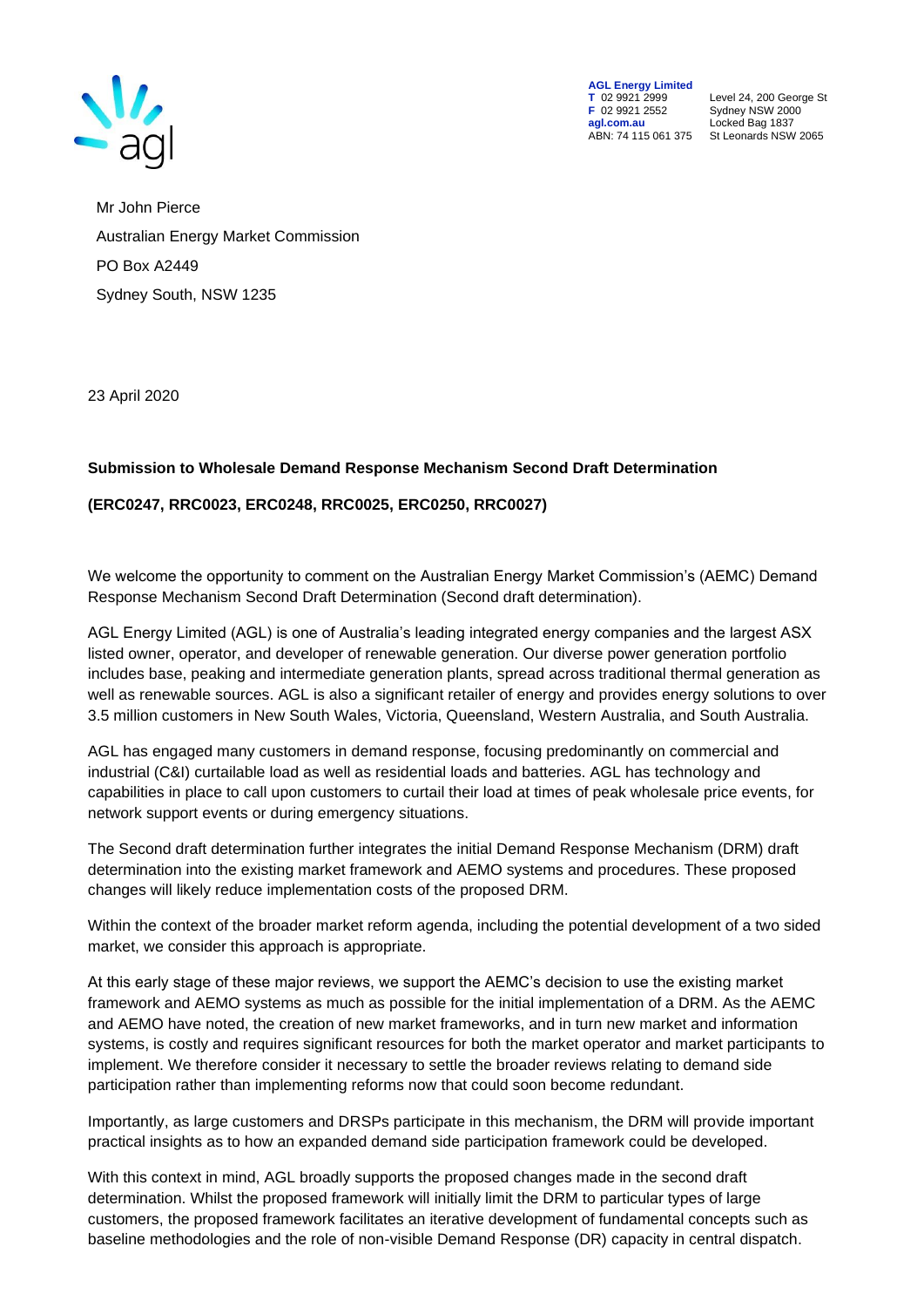

Set out below are further comments on the proposed changes to the baseline methodology, system stability risks, how the framework will need to be adjusted as new types of capacity become eligible to provide Demand Response (DR), and the potential implications of a delay to the five minute settlement market reform.

## **Baseline methodologies**

Under the second draft rule, AEMO will be required to determine the baseline methodologies that will apply to eligible DR units. Market participants may also propose new methodologies for AEMO to consider implementing. Importantly, AEMO would be required to publicly report any proposed methodology and the development of any new methodology.

The performance of baselines will be key to the success of the DRM. As outlined in our previous submission, baselines accuracy ensures the DRM provides value to market and does not result in market distortions or costs.

We consider the development of baseline methodologies through a centralised approach will likely provide a more orderly methodology development to gradually encompass different types of customer loads over time. This process will allow AEMO to include new types of loads overtime and iteratively adjust the methodologies when problems, such as baseline compliance, are observed. We consider this approach will likely result in better baseline accuracy, than requiring each DRSP to separately submit a baseline methodology for approval. Furthermore, this approach will also provide market participants with greater certainty as to what types of loads will likely be eligible to provide DR.

Importantly, in the second draft determination, AEMC states this centralised process does not limit retailers from developing innovative demand response arrangements between the retailer and the customer outside the DRM.

We note it is vital that baseline methodologies are put in place well in advance of the DRM go-live date to ensure that DRSP's can make their DR capacity available from the commencement of the DRM. We therefore look forward to early engagement with AEMO to settle this important precursor of the mechanism.

#### **System stability risks**

Under the second draft rule, AEMO may set an upper limit of the amount of non-visible demand response that can participate in each region. AEMO will also be required to consult with market participants when determining the methodology that will derive the non-visible DR threshold.

We support ongoing measures for AEMO to assess how non-visible DR may affect risks to the system. As DR capacity becomes more prevalent, it is important that the market value of the mechanism is not outweighed by detrimental effects on the system that in turn lead to greater uncertainty in system requirements. We therefore support the draft rule that provides AEMO with the ability to limit non-visible DR units to address system security risks.

#### **FCAS causer pays**

Under the second rule, a DRSP will not be subject to FCAS cost recovery. The AEMC noted that the costs of incorporating DRSPs into the FCAS settlement framework would outweigh the benefits. The AEMC has noted AEMO will have other tools under the draft rule to ensure DRSP comply with dispatch instructions.

Whilst we understand the reasons for exempting the DRM from the FCAS causer pays framework, the exemption should in turn place a stronger onus on AEMO to ensure the DR units conform with dispatch instructions as is required for other scheduled generators. Noting the potential challenges raised by AEMO with regard to linear DR unit ramp rates, we consider at this early stage AEMO should undertake a